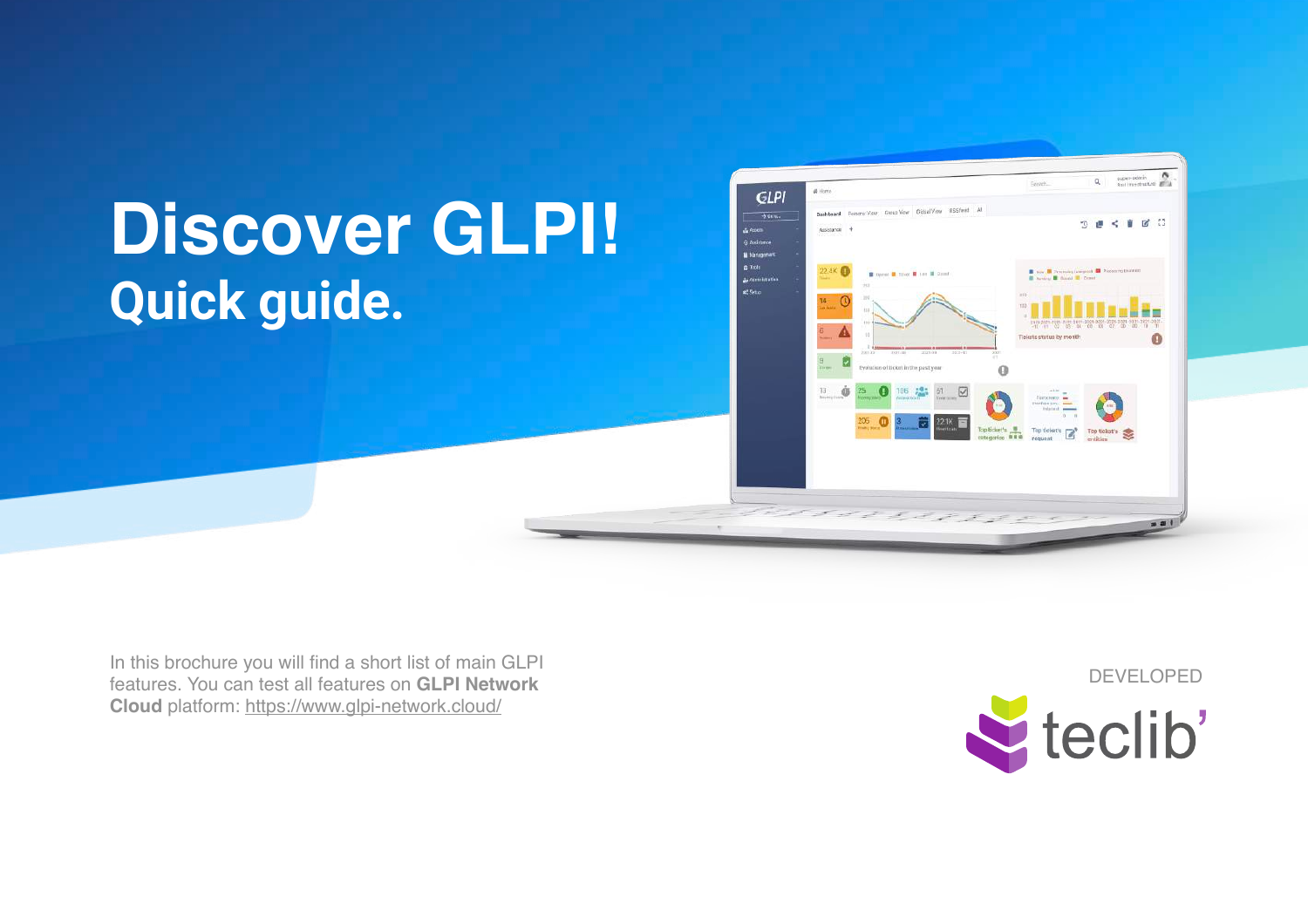| <b>Helpdesk</b>          | <b>CMDB</b>                                    | <b>Project Management</b> | <b>Financial Management</b> | <b>User management</b>                                                                       | <b>Customize GLPI</b>               |
|--------------------------|------------------------------------------------|---------------------------|-----------------------------|----------------------------------------------------------------------------------------------|-------------------------------------|
| Incident management      | Native inventory                               | Kanban                    | <b>Budget management</b>    | <b>LDAP</b>                                                                                  | Select color palette                |
| Request management       | Inventory (agentless)                          | <b>GANTT</b>              | Suppliers management        | Oauth SSO application<br>(Amazon/Azure/Facebook/<br>Github/Gitlab/Google/Open<br>ID connect) | Select language                     |
| Problem management       | Impact analysis                                | <b>Tasks tracking</b>     | Contact management          | <b>Entities</b>                                                                              | Select page layout                  |
| Change management        | License management                             | Linked documents          | Contract management         | <b>Access &amp; restrictions</b><br>(rules)                                                  | Add your logo                       |
| SLA management           | Software management                            | Linked assets             | License management          | Self-service mode                                                                            | Install plugins from<br>Marketplace |
| <b>Recurrent tickets</b> | Rack management                                | Impact analysis           | Linked tickets              | *Control user without<br>knowing the password<br>("Impersonate")                             | API rest                            |
| Canned responses         | Linked tickets                                 | Knowledge Base            |                             |                                                                                              |                                     |
| Ticket templates         | Linked problems                                | Team management           |                             |                                                                                              |                                     |
| Linked projects          | Linked requests                                |                           |                             |                                                                                              |                                     |
| Linked budget            | Linked changes                                 |                           |                             |                                                                                              |                                     |
| Linked assets            | Linked incidents                               |                           |                             |                                                                                              |                                     |
| Linked tickets           | Linked documents                               |                           |                             |                                                                                              |                                     |
| Approvals (via email)    | Asset lifecycle                                |                           |                             |                                                                                              |                                     |
| Knowledge Base           | Financial and<br>administrative<br>information |                           |                             |                                                                                              |                                     |
| Tasks for tickets        | <b>Warranty information</b>                    |                           |                             |                                                                                              |                                     |

TECLIB – SAS TECLIB – SAS<br>RCS 513 893 503 – 231 RUE ST-HONORE – 75001 PARIS by the contract of the contract of the contract of the contract of the contract of the contract of the contract of the contract of the contract of the contract